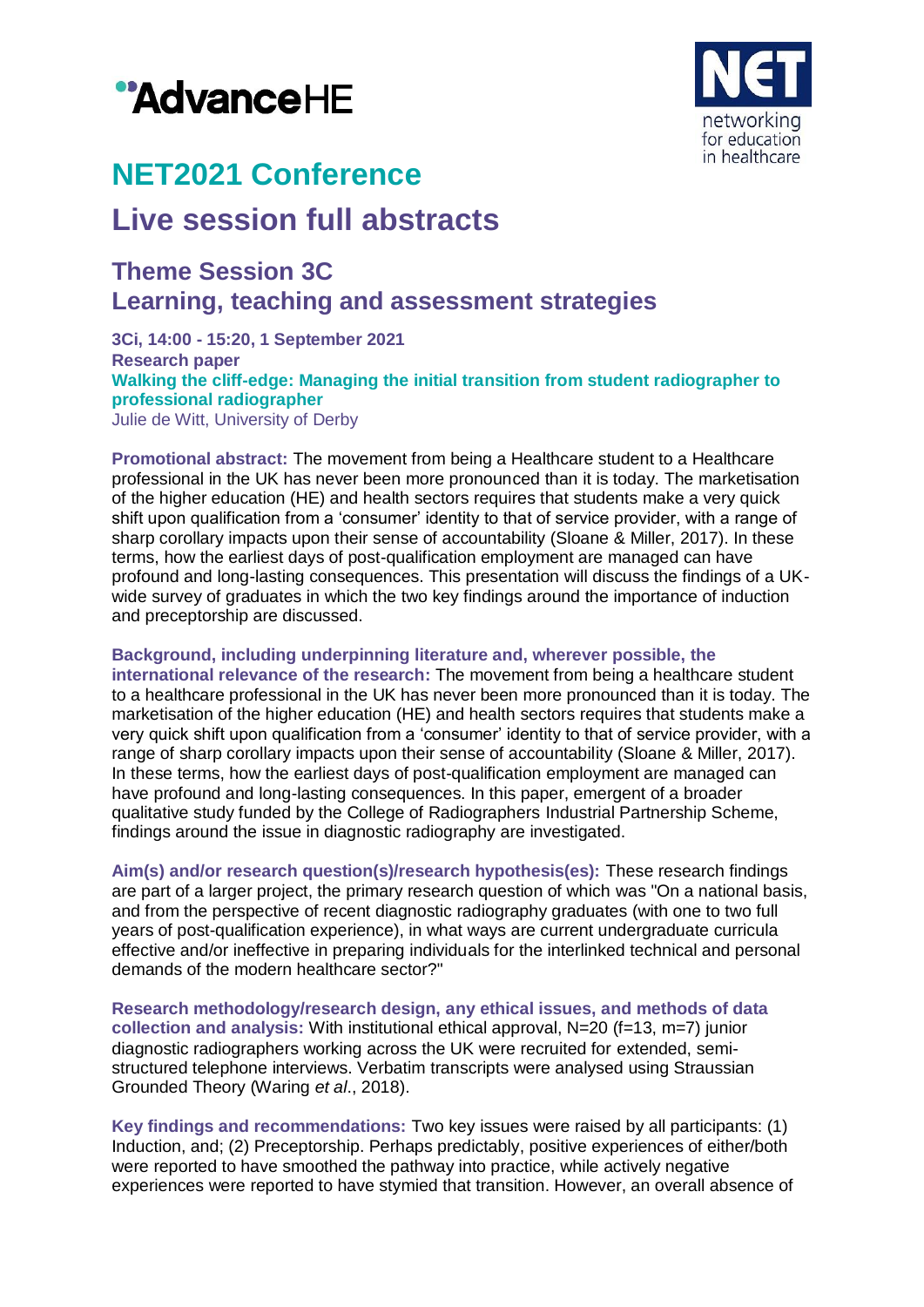either was received more variably. While some participants felt undermined, others claimed that it had boosted their resilience and made them more ready for the challenges ahead. Perhaps we can find parallels here in personal tutoring support in HE, as Yale (2019) notes it appears that if you can't do well, then don't do it at all?

**Three key points to indicate how your work contributes to knowledge development within the selected theme:**

- Understanding the different experiences of new graduates and the impact on their resilience, and how we address that in the educational setting prior to graduation (how we foster a sense of self-determination for example).
- For work on transition to the graduate workplace to be begun in the education setting, before graduation, in order to prepare students for this move from consumer to service provider.
- To consider how we, as education providers, work with clinical colleagues to build capacity in terms of preceptorship and mentoring newly qualified staff.

#### **References:**

Sloane, C. & Miller, P.K. (2017) 'Informing radiography curriculum development: The views of UK radiology service managers concerning the 'fitness for purpose' of recent diagnostic radiography graduates.' *Radiography*, 23(1s), 16-22.

Waring, L., Miller, P.K., Sloane, C. & Bolton, G.C. (2018) 'Charting the practical dimensions of understaffing from a managerial perspective: the everyday shape of the UK's sonographer shortage.' *Ultrasound*, 26(4), 206-213.

Yale, A.T. (2019) 'The personal tutor-student relationship: student expectations and experiences of personal tutoring in higher education.' *Journal of Further and Higher Education*, 43(3), 533-544.

**Keywords:** Induction, Preceptorship, Graduate Preparedness, Transition.

**3Cii, 14:00 - 15:20, 1 September 2021**

**Research paper**

**Crowdsourcing: A novel tool to elicit the student voice in the curriculum design process for an undergraduate Radiography degree programme** Janice St. John-Matthews, University of the West of England

**Promotional abstract:** Student participation in curriculum design is an important and evolving aspect of higher education, but current methods to achieve co-creation can be undermined by practical and conceptual issues. We evaluated the use of a novel tool for curriculum design; anonymous crowdsourcing, open to all students enrolled on an undergraduate Radiography programme in the UK. The crowdsource generated many ideas for the revision of the curriculum and was well received by participants. Greater marketing of the crowdsource could further increase uptake. Crowdsourcing appears to be a valid model for supporting student voice in curriculum design. This study from a single programme offers lessons for others wishing to adopt and develop the approach elsewhere.

**Background, including underpinning literature and, wherever possible, the international relevance of the research:** Student participation in curriculum design is an important and evolving aspect of higher education, but current methods to achieve cocreation can be undermined by practical and conceptual issues (Healy & Healy, 2019). A tool that could be adopted to address these structural challenges is crowdsourcing. A narrative literature review highlighted a gap in the current evidence base pertaining to the role of crowdsourcing in curriculum design process (St. John-Matthews *et al*. 2019)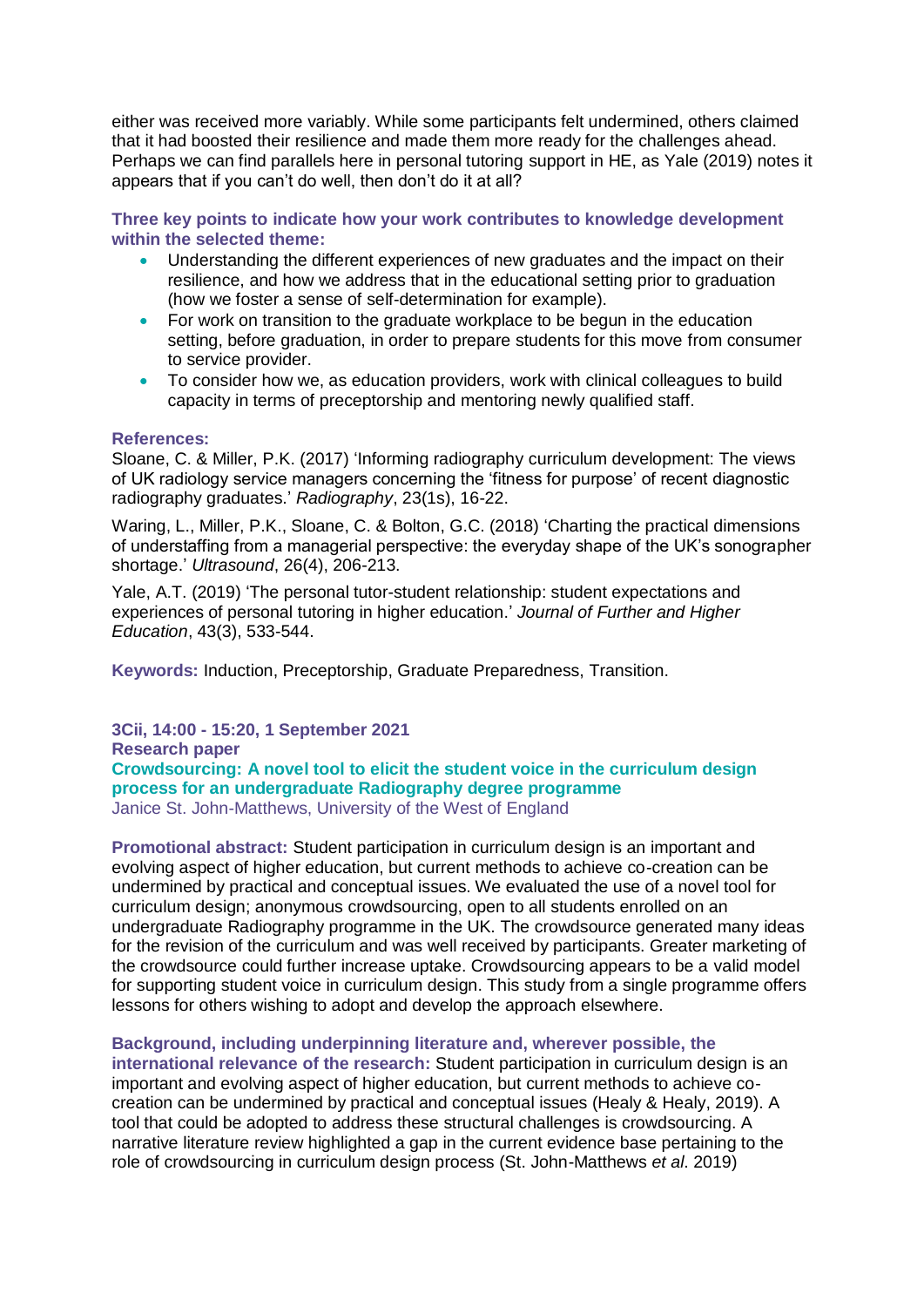**Aim(s) and/or research question(s)/research hypothesis(es):** We evaluated the use of a novel tool for curriculum design; anonymous crowdsourcing, open to all students enrolled on an undergraduate diagnostic radiography programme in the UK.

**Research methodology/research design, any ethical issues, and methods of data collection and analysis:** A pragmatic action research approach was adopted (Lewin, 1948). Ethical approval was granted from the institute whereby the student is a Doctoral Candidate and the institute where the study was undertaken. Data was analysed inductively using the 15-point checklist described by Braun and Clarke (2006). We also evaluated the student experience of using the tool via a questionnaire.

**Key findings and recommendations:** The crowdsource generated many ideas for the revision of the curriculum and was well received by participants. Greater marketing of the crowdsource could further increase uptake. Crowdsourcing appears to be a valid model for supporting student voice in curriculum design. This study from a single programme offers lessons for others wishing to adopt and develop the approach elsewhere.

**Three key points to indicate how your work contributes to knowledge development within the selected theme:**

- 1. Crowdsourcing is a useful adjunct to on-site participatory curriculum design processes.
- 2. Crowdsourcing offers an anonymous, democratic voice to stakeholders; ideas can be generated, developed and voted on by the crowd.
- 3. The research adds empirical data to the under-reported area of student voice in healthcare curriculum design process.

#### **References:**

Healey, M. & Healey, R.L. (2019) *Students as Partners Guide: Student Engagement Through Partnership. A guide to the Advance HE Framework*. York: HEA. Available at: [https://www.advance-he.ac.uk/knowledge-hub/students-partners-guide-student](https://www.advance-he.ac.uk/knowledge-hub/students-partners-guide-student-engagement-through-partnership)[engagement-through-partnership](https://www.advance-he.ac.uk/knowledge-hub/students-partners-guide-student-engagement-through-partnership) [Accessed 27 December 2019]

St. John-Matthews, J., Newton, P., Grant, A. & Robinson, L. (2019) 'Crowdsourcing in Education: What can Radiography Educators Learn from Other Healthcare Professions?' *Radiography*, 25 (2), 164-169. Available at: [https://doi.org/10.1016/j.radi.2018.11.006.](https://doi.org/10.1016/j.radi.2018.11.006)

Lewin, K. (1948) 'Action research and minority problems', in G.W. Lewin (Ed.) *Resolving Social Conflicts*. New York: Harper & Row.

Braun, V. & Clarke, V. (2006) 'Using Thematic Analysis in Psychology.' *Qualitative Research in Psychology*, 3(2), 77–101. Available at: [https://doi.org/10.1191/1478088706qp063oa.](https://doi.org/10.1191/1478088706qp063oa)

**Keywords:** Curriculum, Crowdsourcing, Co-creation, Student Partners, Radiography.

#### **3Ciii, 14:00 - 15:20, 1 September 2021**

**Research paper**

**Technology enhanced learning and teaching in Echocardiography: A systematic review**

Edgar Susiku, Lusaka Apex Medical University, Zambia and Aléchia van Wyk, Middlesex **University** 

**Promotional abstract:** This study used a systematic review methodology to explore evidence on the effectiveness of technology-enhanced teaching in Echocardiography training. The study found that technology-enhanced training in cardiac ultrasound offers comparable effectiveness in outcomes to traditional face-to-face teaching. Furthermore,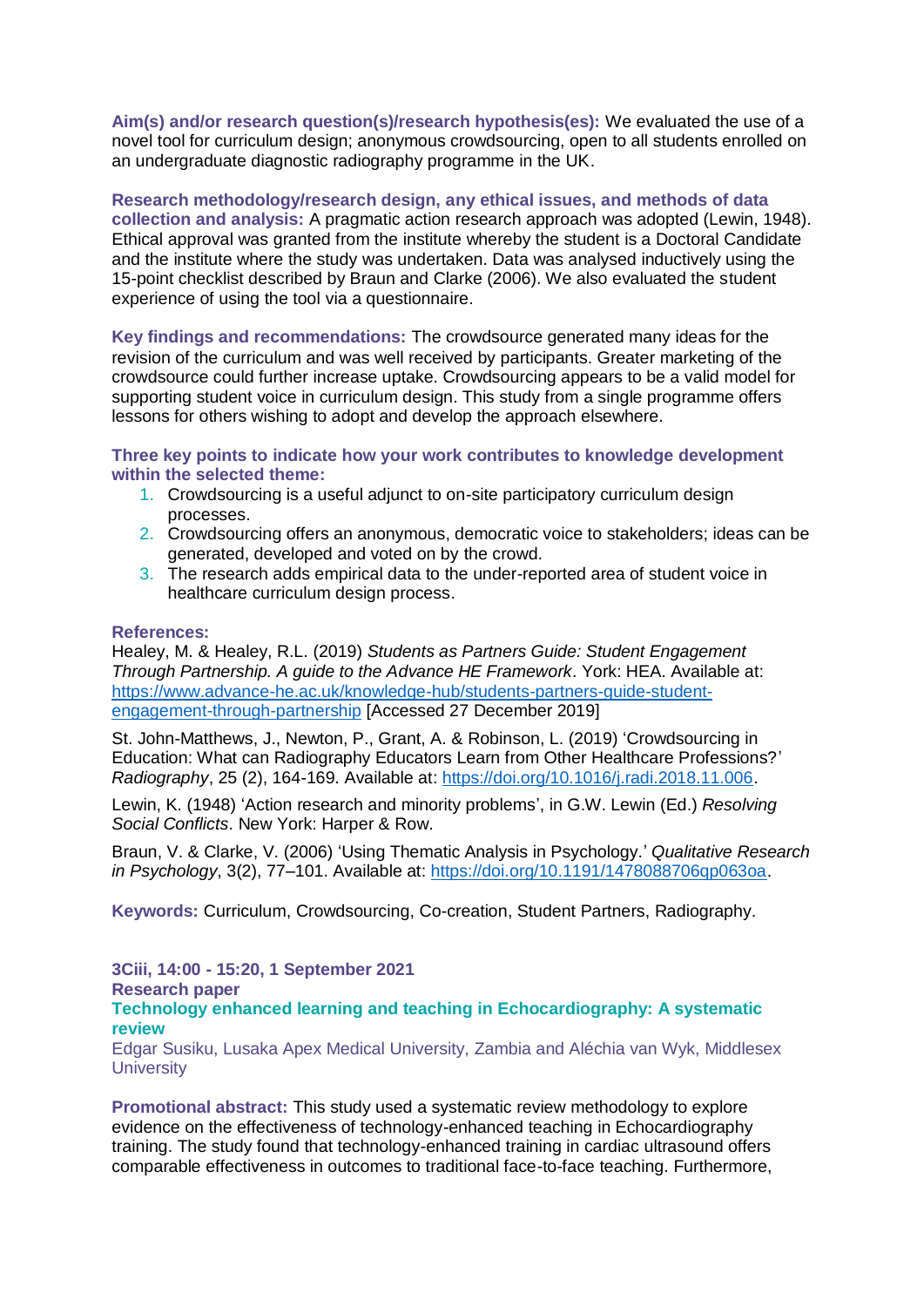information gleaned on cost-effectiveness was indicative of the fact that technologyenhanced education can positively affect resource-limited settings and save costs in the long run.

**Background, including underpinning literature and, wherever possible, the international relevance of the research:** Recent epidemiological statistics show that cardiovascular disorders account for 35.5% of global mortality. The highest prevalence is reported in resource-limited settings. Given this situation, it is surprising that educational trends for echocardiographers in Sub-Saharan Africa nations do not mirror urgency concerning the training of this specific skillset

#### **Aim(s) and/or research question(s)/research hypothesis(es):**

- 1. Critically examine instructional models and frameworks relevant to the achievement of requisite exit-level cardiac ultrasound training outcomes.
- 2. Synthesise available evidence on the outcomes of technology-enhanced education in Echocardiography training.
- 3. Synthesise evidence on the cost of eLearning interventions aimed at resource-limited settings.
- 4. Formulate recommendations on sustainable, cost-effective and efficient eLearning strategies in Echocardiography Education for resource-limited settings

**Research methodology/research design, any ethical issues, and methods of data collection and analysis:** The conduct of this systematic review followed the standardised guidelines by the Preferred Reporting Items for Systematic Reviews and Meta-Analyses (Moher *et al*., 2009). We included randomised controlled trials (RCTs) and quasiexperimental studies that examined technology-enhanced teaching methods in cardiac ultrasound training compared with traditional educational interventions among undergraduate and postgraduate multi-medical subspecialty trainees.

**Key findings and recommendations:** Following a systematic review and meta-analysis conducted on eight identified studies, the findings showed that technology-enhanced training in cardiac ultrasound is of comparable effectiveness to traditional face-to-face teaching. Furthermore, information gleaned on cost-effectiveness was indicative of the fact that technology-enhanced education can positively affect resource-limited settings and save costs, though not outright. Therefore, this study proposes a rigorous effort to tap into the potentials of technology-enhanced teaching in Echocardiography and augment its effectiveness as an educational tool to increase the number and quality of cardiac ultrasound programs in resource-limited settings. Educational policymakers must therefore choose and implement technology-enhanced educational interventions taking into consideration countryspecific contexts.

#### **Three key points to indicate how your work contributes to knowledge development within the selected theme:**

- 1. Technology-enhanced learning and teaching can help alleviate critical workforce needs in healthcare in resource-limited settings.
- 2. Educators resident at one end of the world can have many students in various geographic locations. Therefore, this could obviate the shortage of highly skilled educators in resource-limited settings.
- 3. The study suggests that institutions in high-income countries have an opportunity to discover new markets in the knowledge economy at reduced costs.

#### **References:**

Barteit, S., Jahn, A., Banda, S.S., Barnighausen, T., Bowa, A., Chileshe, G., Guzek, D.,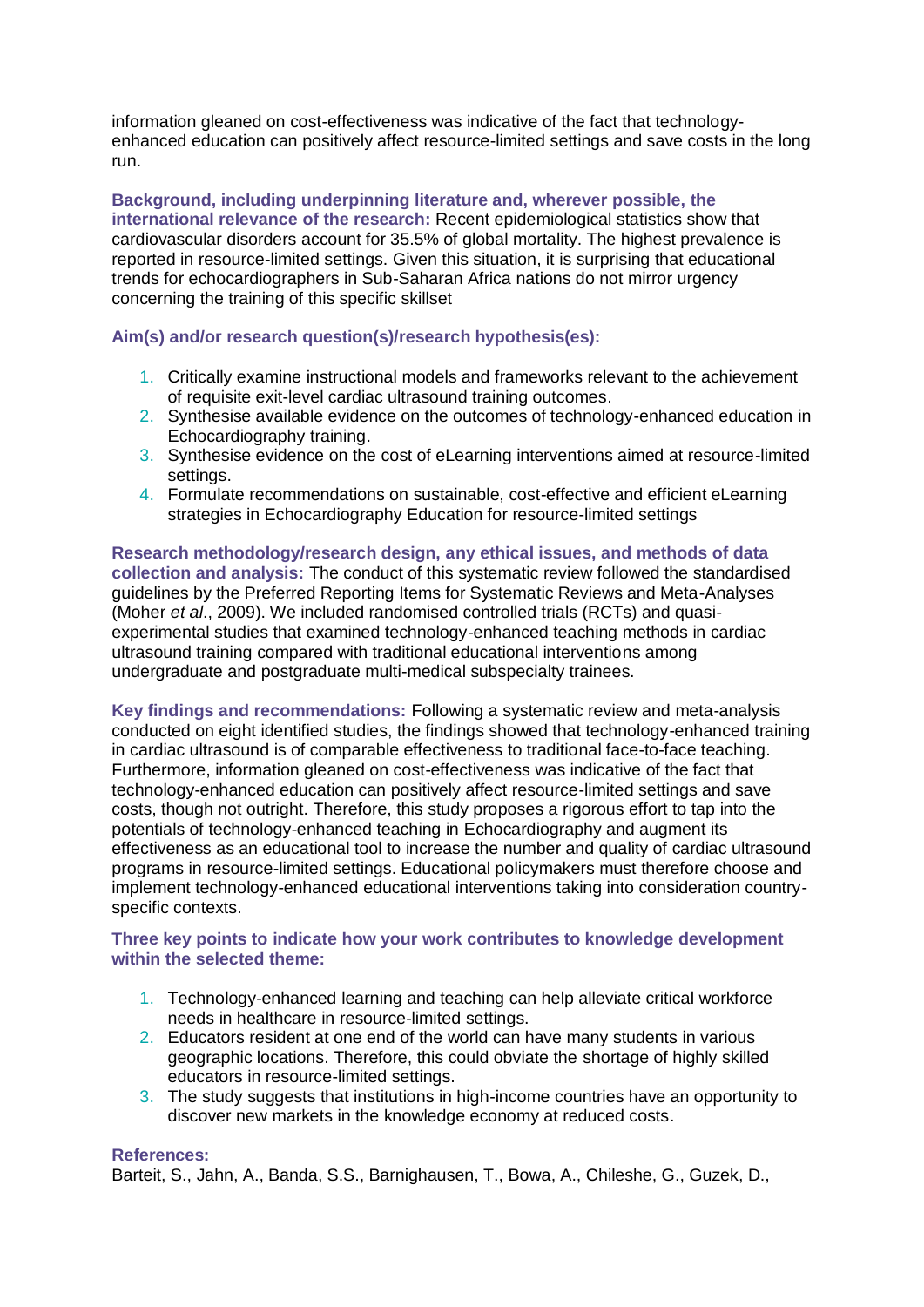Mendes Jorge, M., Luders, S., Malunga, G. & Neuhann, F. (2019) 'E-learning for medical education in sub-Saharan Africa and low-resource settings: Viewpoint.' *Journal of Medical Internet Research*, 21(1), e12449. doi: 10.2196/12449.

Barteit, S., Guzek, D., Jahn, A., Barnighausen, T., Mendes Jorge, M., & Neuhann, F. (2020) 'Evaluation of e-learning for medical education in low- and middle-income countries: A systematic review.' *Computers and Education*, 145, 103726. doi: 10.1016/j.compedu.2019.103726.

Bose, R.R., Matyal, R., Warraich, H.J, Summers, J., Subramaniam, B., Mitchell, J, Panzica, P.J., Shahul, S. & Mahmood, F. (2011) 'Utility of a transesophageal echocardiographic simulator as a teaching tool.' *Journal of Cardiothoracic and Vascular Anesthesia*, 25(2), 212–215. doi: 10.1053/j.jvca.2010.08.014.

Canty, D., Barth, J., Yang, Y., Peters, N., Palmer, A., Royse, A. & Royse, C. (2019) 'Comparison of learning outcomes for a teaching-focused cardiac ultrasound to physicians: A supervised human model course versus an eLearning guided self- directed simulator course.' *Journal of Critical Care*., 49, 38–44. doi: 10.1016/j.jcrc.2018.10.006.

Cawthorn, T.R., Nickel, C., O'Reilly, M., Kafka, H., Tam, J.W., Jackson, L.C., Sanfilippo, A.J. & Johri, A.M. (2014) 'Development and evaluation of methodologies for teaching-focused cardiac ultrasound skills to medical students.' *Journal of the American Society of Echocardiography*, 27(3), 302–309. doi: 10.1016/j.echo.2013.12.006.

Engelman, D., Okello, E., Beaton, A., Selnow, G., Remenyi, B., Watson, C., Longenecker, C.T., Sabke, C. & Steer, A.C. (2017a) 'Evaluation of Computer-Based Training for Health Workers in Echocardiography for RHD.' *Global Heart. World Heart Federation* (Geneva), 12(1), 17-23, e8. doi: 10.1016/j.gheart.2015.12.001.

Linganna, R.E., Patel, S.J., Al Ghofaily, L., Mackay, E.J., Spelde, A.E., Zhou, E.Y., Kukafka, J.D., Feinman, J.W., Augoustides, J.G. & Weiss, S. (2020) 'Pilot Study Suggests Smartphone Application Knowledge Improves Resident Transesophageal Echocardiography Knowledge: A Randomized Controlled Trial.' *Journal of Cardiothoracic and Vascular Anesthesia*, 34(8), 2126–2132. doi: 10.1053/j.jvca.2019.12.051.

Kang, T.L., Berona, K., Elkunovich, M.A., Medero-Colon, R., Seif, D., Chilstrom, M.L. & Mailhot, T. (2015) 'Web-based teaching in point-of-care ultrasound: an alternative to the classroom?' *Advances in Medical Education and Practice*, 13(6), 171-5. doi: 10.2147/amep.s72159.

Smelt, J., Corredor, C., Edsell, M., Fletcher, N., Jahangiri, M. & Sharma, V. (2015) 'Simulation-based learning of transesophageal echocardiography in cardiothoracic surgical trainees: A prospective, randomized study.' *Journal of Thoracic and Cardiovascular Surgery*, 150(1), 22–25. doi: 10.1016/j.jtcvs.2015.04.032.

Tamrat, W. & Teferra, D. (2020) COVID-19 poses a serious threat to higher education, University World News. Available at:

[https://www.universityworldnews.com/post.php?story=20200409103755715.](https://www.universityworldnews.com/post.php?story=20200409103755715)

Tripathi, S.K. (2020) COVID-19 and Higher Education: Learning to Unlearn to Create Education for the Future, The United Nations Academic Impact (UNAI). Available at: [https://academicimpact.un.org/content/covid-19-and-higher-education-learning-unlearn](https://academicimpact.un.org/content/covid-19-and-higher-education-learning-unlearn-create-education-future)[create-education-future.](https://academicimpact.un.org/content/covid-19-and-higher-education-learning-unlearn-create-education-future)

Weber, U., Zapletal, B., Base, E., Hambrusch, M., Ristl, R. & Mora, B. (2019) 'Resident performance in basic perioperative transesophageal echocardiography: Comparing 3 teaching methods in a randomized controlled trial.' *Medicine (Baltimore)*, 98(36), e17072.

**Keywords:** Echocardiography, eLearning, Technology, Enhanced Learning, Resourcelimited.